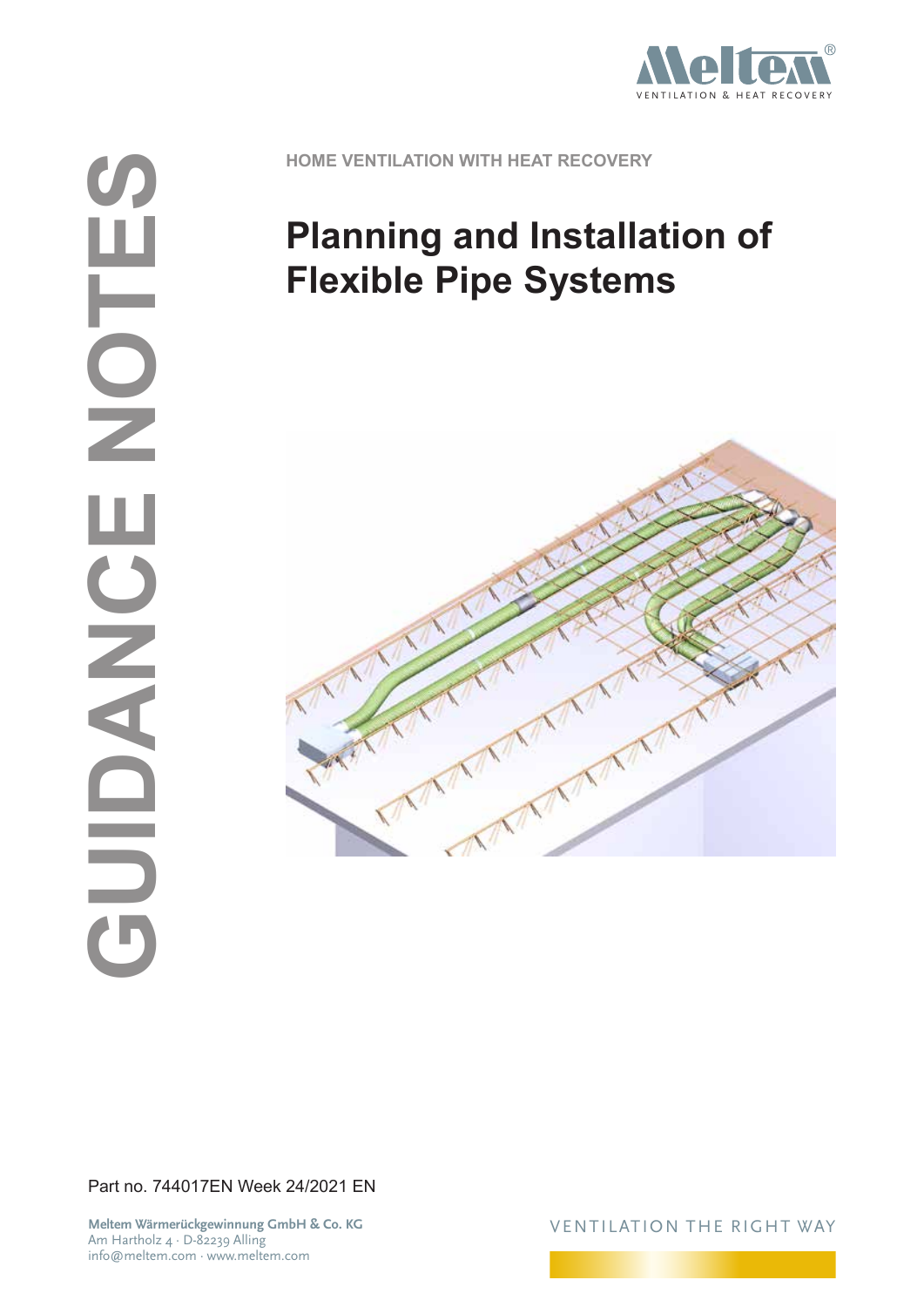

# **Contents**

| 1<br>1.1                 |                                                                                     |  |
|--------------------------|-------------------------------------------------------------------------------------|--|
| 1.2                      |                                                                                     |  |
| 1.3                      |                                                                                     |  |
| 1.4                      |                                                                                     |  |
| 1.5                      |                                                                                     |  |
| 1.6                      |                                                                                     |  |
| $\overline{\mathbf{2}}$  |                                                                                     |  |
| 2.1                      |                                                                                     |  |
| 2.2                      |                                                                                     |  |
| 2.3                      |                                                                                     |  |
| 2.4                      |                                                                                     |  |
| 2.5                      |                                                                                     |  |
| 3                        |                                                                                     |  |
| 3.1                      |                                                                                     |  |
| 3.2                      | Illustration of the extract air and supply air pipe runs with reference to a sample |  |
|                          |                                                                                     |  |
|                          |                                                                                     |  |
| 5                        |                                                                                     |  |
| 5.1                      |                                                                                     |  |
| 5.2                      |                                                                                     |  |
| 5.3                      |                                                                                     |  |
| 5.4                      |                                                                                     |  |
|                          |                                                                                     |  |
|                          |                                                                                     |  |
| 5.5.2                    |                                                                                     |  |
| 4<br>5.5<br>5.5.1<br>5.6 |                                                                                     |  |
| 5.7                      |                                                                                     |  |
| 6                        |                                                                                     |  |
| 6.1                      |                                                                                     |  |
| 6.2                      |                                                                                     |  |
| 6.3                      |                                                                                     |  |
| 6.4<br>6.5               |                                                                                     |  |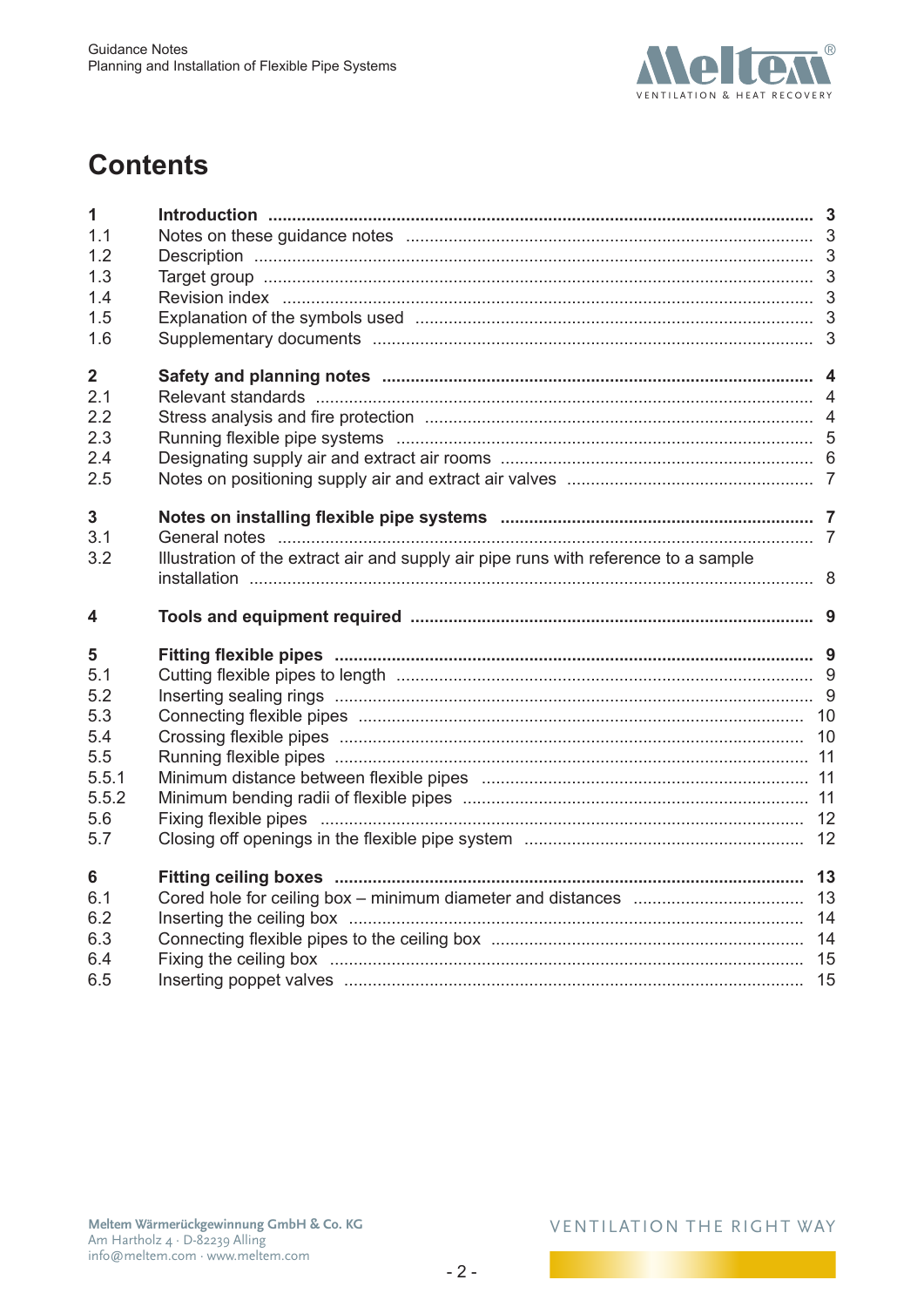

# <span id="page-2-0"></span>**1 Introduction**

### **1.1 Notes on these guidance notes**



These guidance notes contain important information that should be followed when planning and installing flexible pipe systems.

► Read these guidance notes carefully before planning and installing flexible pipe systems to avoid possible risks and mistakes.

### **WARNING**

- ► Follow ALL danger and warning instructions and notes on precautionary measures.
- ► Read section ["2 Safety and planning notes" on page](#page-3-1) 4 carefully.

### **1.2 Description**

Investing in a comfort ventilation system with heat recovery will definitely pay dividends. The reduced heating costs will also contribute to climate protection and save energy. Individual room ventilation also provides for comfort, noise reduction, the removal of stale air, not to mention a hypoallergenic environment.

Multiple rooms can be ventilated at the same time by connecting flexible pipes to the ventilation unit. These guidance notes describe the special requirements that must be considered at the planning and implementation phases for a flexible pipe system.

### **1.3 Target group**

These guidance notes are aimed at two different target groups:

- Planners commissioned to planning a flexible pipe system for a controlled home ventilation system.
- Installers commissioned to install a flexible pipe system.

### **1.4 Revision index**

| <b>Edition</b> | <b>Manual</b>                                                                | <b>Date</b>     |
|----------------|------------------------------------------------------------------------------|-----------------|
| $1st$ edition  | Guidance notes for the planning and installation of<br>flexible pipe systems | Week 24/2021 EN |

### **1.5 Explanation of the symbols used**

- ► This symbol indicates an action to be taken.
- This symbol indicates a list.

### **1.6 Supplementary documents**

► You will also need to follow the appropriate installation and operating instructions.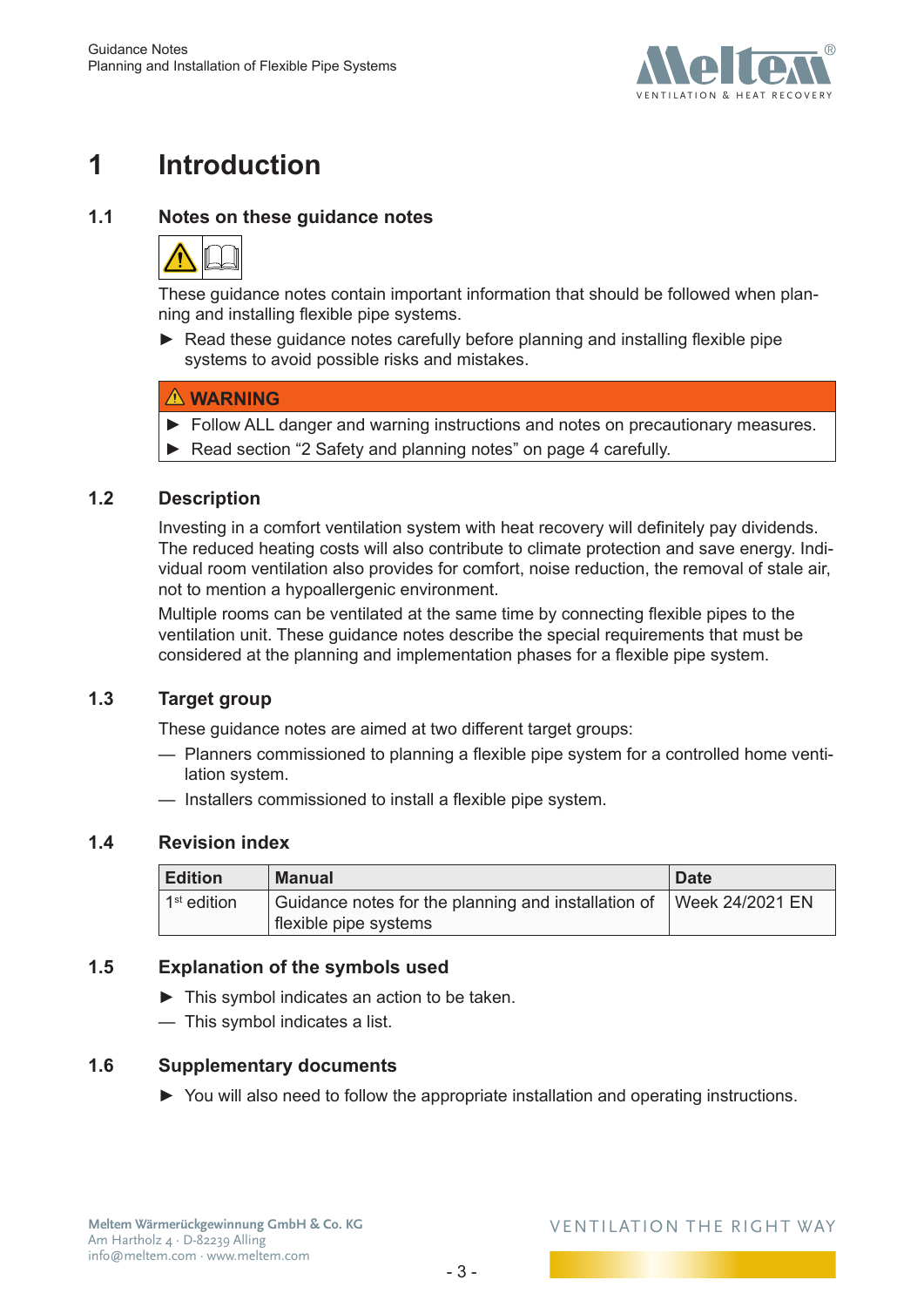

# <span id="page-3-0"></span>**2 Safety and planning notes**

### **2.1 Relevant standards**

<span id="page-3-1"></span>The following standards must be observed when planning and installing flexible pipe systems:

- DIN 1946-6: Ventilation and air conditioning Part 6: Ventilation for residential buildings - General requirements, requirements for measuring, performance and labeling, delivery/acceptance (certification) and maintenance
- DIN 18017-3: Ventilation of bathrooms and toilet rooms without outside windows
- DIN 4102: Fire behaviour of building materials and building components
- DIN 4109: Sound insulation in buildings

This is not an exhaustive list.

### **2.2 Stress analysis and fire protection**

The relevant fire protection specifications must be taken into account when running a flexible pipe system in concrete slabs. DIN 4102 part 4 defines minimum thickness requirements for reinforced and prestressed concrete slabs in relation to the fire resistance class to be fulfilled. These are recommendations for the minimum distances and slab thicknesses that are used as the basis for coordination with the structural engineer:

| <b>Design features</b>                                                         |                | Fire resistance class designation;<br>Dimensions in mm |                 |                                    |                |          |                                            |                |          |  |  |
|--------------------------------------------------------------------------------|----------------|--------------------------------------------------------|-----------------|------------------------------------|----------------|----------|--------------------------------------------|----------------|----------|--|--|
| $d_3 \geq 3 \times DN$<br>DΝ<br>ਠੰ                                             |                | Single-family<br>home<br>F0                            |                 | Low-level<br>building<br>$F30 - A$ |                |          | Building $> 5$ full<br>storeys<br>F 90 - A |                |          |  |  |
| $\overline{\sigma}$<br>$\overline{5}$<br>ಕೆ                                    | d <sub>1</sub> | d <sub>2</sub>                                         | $d_3$           | $d_1$                              | d <sub>2</sub> | $d_3$    | $d_1$                                      | d <sub>2</sub> | $d_3$    |  |  |
| Minimum overlay*                                                               |                |                                                        |                 | 50                                 |                |          | 50                                         |                |          |  |  |
| Minimum bedding depth                                                          |                | 50                                                     |                 |                                    | 80             |          |                                            | 100            |          |  |  |
| Minimum distances between pipes                                                |                |                                                        | 3x<br><b>DN</b> |                                    |                | 3x<br>DN |                                            |                | 3x<br>DN |  |  |
| Recommended minimum slab<br>thickness ignoring any crossing<br>cable conduits  |                | $d = 180$ mm                                           |                 | $d = 220$ mm                       |                |          | $d = 240$ mm                               |                |          |  |  |
| Recommended minimum slab<br>thickness including any crossing<br>cable conduits |                | $d = 200$ mm                                           |                 |                                    | $d = 240$ mm   |          |                                            | $d = 260$ mm   |          |  |  |

<span id="page-3-2"></span>Table 1: Minimum thickness of reinforced and prestressed concrete slabs made from normal concrete with ventilation pipes conforming to DIN 4102 with combustible components

\* The values apply only to installation of a floating screed with a minimum thickness of 25 mm. DN = Diameter of the ventilation pipe, e.g. 75 mm as per manufacturer's specification.

The details in Table 1 of DIN 4102 part 4 also apply when running pipes in in-situ concrete slabs.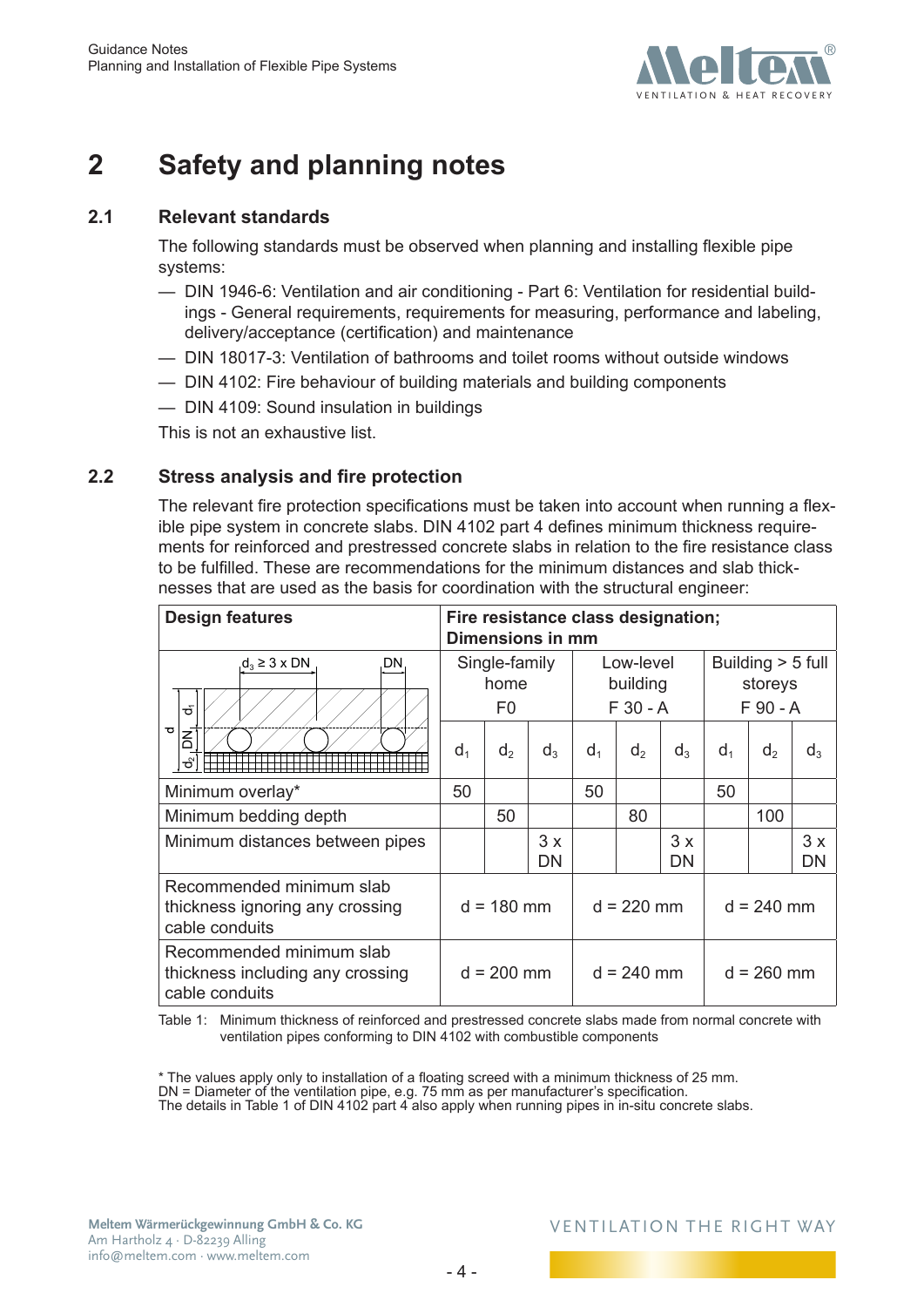

- <span id="page-4-0"></span>► Make sure that at least the required minimum bedding depth is provided in all cases:
	- Running in in-situ concrete: Use spacers and/or fix the ceiling boxes, connecting sleeves, bends and flexible pipes appropriately to guarantee the necessary minimum bedding depth.
	- Running in filigree slabs: Use battens/supports to guarantee the necessary minimum bedding depth.

### **NOTE**

Running flexible pipes in concrete slabs affects the stress analysis and fire protection. These guidance notes contain general information about the planning and installation work required.

In all cases, the positioning of ceiling boxes and the flexible pipe runs must be checked and approved by a planner/structural engineer. For example, it must be ensured that no flexible pipes run in areas with more stringent structural requirements (e.g. pillars or openings in the slab).

In addition, the responsible chimney sweep must be contacted during the planning phase so that any necessary safety equipment can be taken into account (e.g. low pressure or differential pressure switches for operation with fireplaces) and operation of the ventilation unit may be approved.

### **2.3 Running flexible pipe systems**

- Observe the following recommendations when using flexible pipes to avoid unnecessary pressure losses in the pipes:
	- Always connect two flexible pipes to the flexible pipe connection.
	- As far as possible, use flexible pipes with a diameter of 75 mm.
	- The total length of each flexible pipe should not exceed 10 m.
	- Minimise the number of bends in the flexible pipes.
	- Avoid small bending radii.
	- Run the two flexible pipes of a flexible pipe connection in parallel to one another to ensure that the length of the two pipes remains roughly equal.
- When planning the installation of non-closeable overflow openings between the supply air and extract air rooms, incorporate a gap of 1.5 cm beneath the doors, for example, or use ventilation grids in doors.
- For structural analysis reasons, a minimum distance of 3x the pipe diameter should be maintained between the flexible pipes.
- Make sure that the flexible pipes are not kinked where they transition from horizontal to vertical runs. The 90° flexible pipe bend may be used for this purpose. This can also be used to implement smaller bending radii.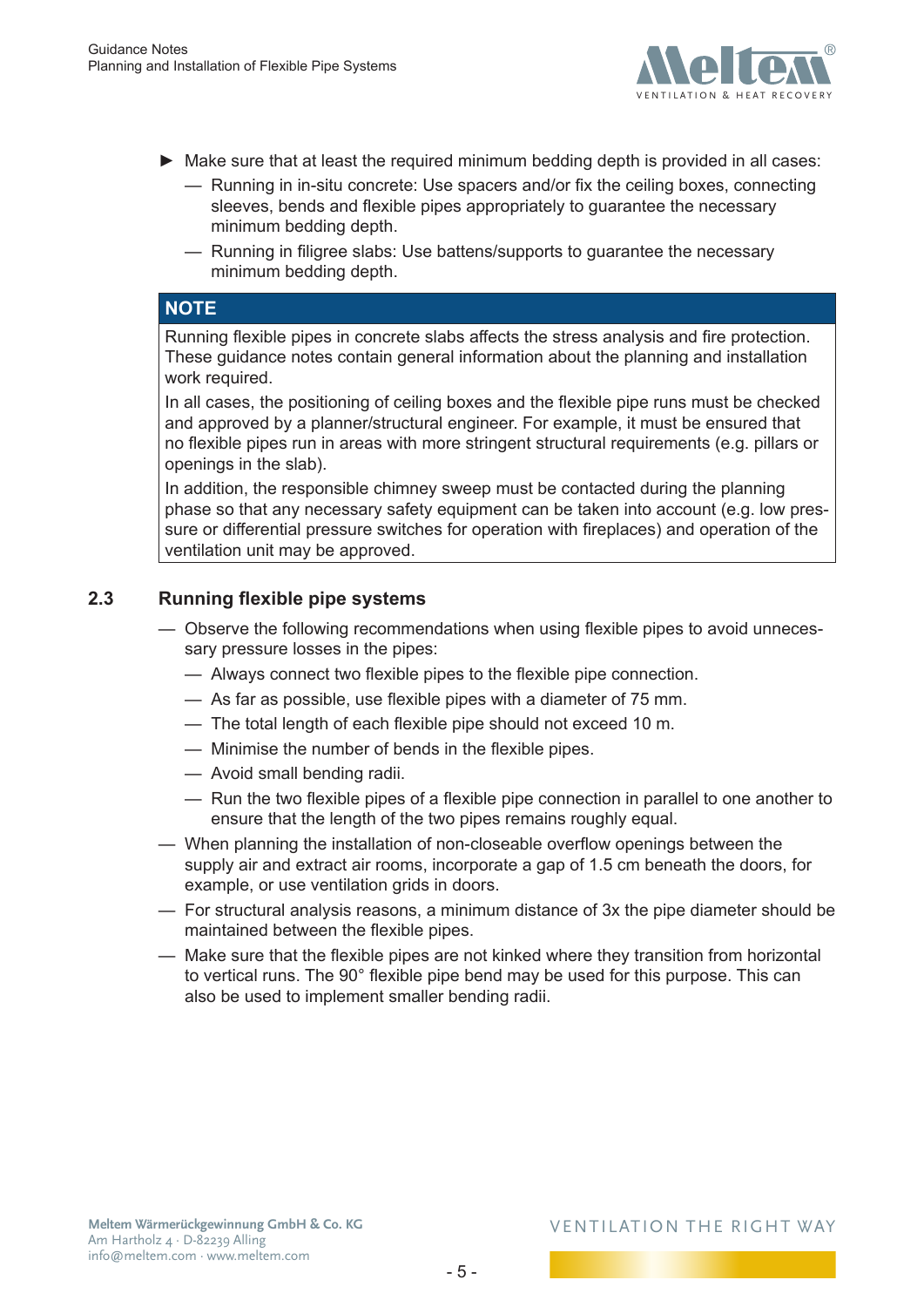

### <span id="page-5-0"></span>**2.4 Designating supply air and extract air rooms**

[Table](#page-5-1) 2 provides an overview of those rooms/living areas that may act as supply air or extract air rooms. Note the following points:

- Supply air rooms are habitable rooms such as living rooms, bedrooms or playrooms. Outdoor air or supply air (treated outdoor air) is supplied to these areas.
- Extract air rooms are all those rooms in which the air is especially stale due to moisture and/or odours, e.g. kitchens, bathrooms or WCs. The air is extracted from these rooms.

### **NOTE**

Observe the notes in section [2.5 on page](#page-6-1) 7 on positioning supply air and extract air valves.

| <b>Supply air rooms</b> | <b>Extract air rooms</b> |
|-------------------------|--------------------------|
| <b>Bedroom</b>          | Bathroom                 |
| Child's bedroom         | Kitchen                  |
| Guest bedroom           | Utility room             |
| Living room/dining room | <b>WC</b>                |
| Study                   |                          |

<span id="page-5-1"></span>Table 2: Examples of supply air and extract air rooms

[Fig.](#page-5-2) 1 shows a typical application for the ventilation of a 4-room apartment with two M-WRG-II ventilation units using a flexible pipe system.



<span id="page-5-2"></span>Fig. 1: Ventilation of a 4-room apartment using a flexible pipe system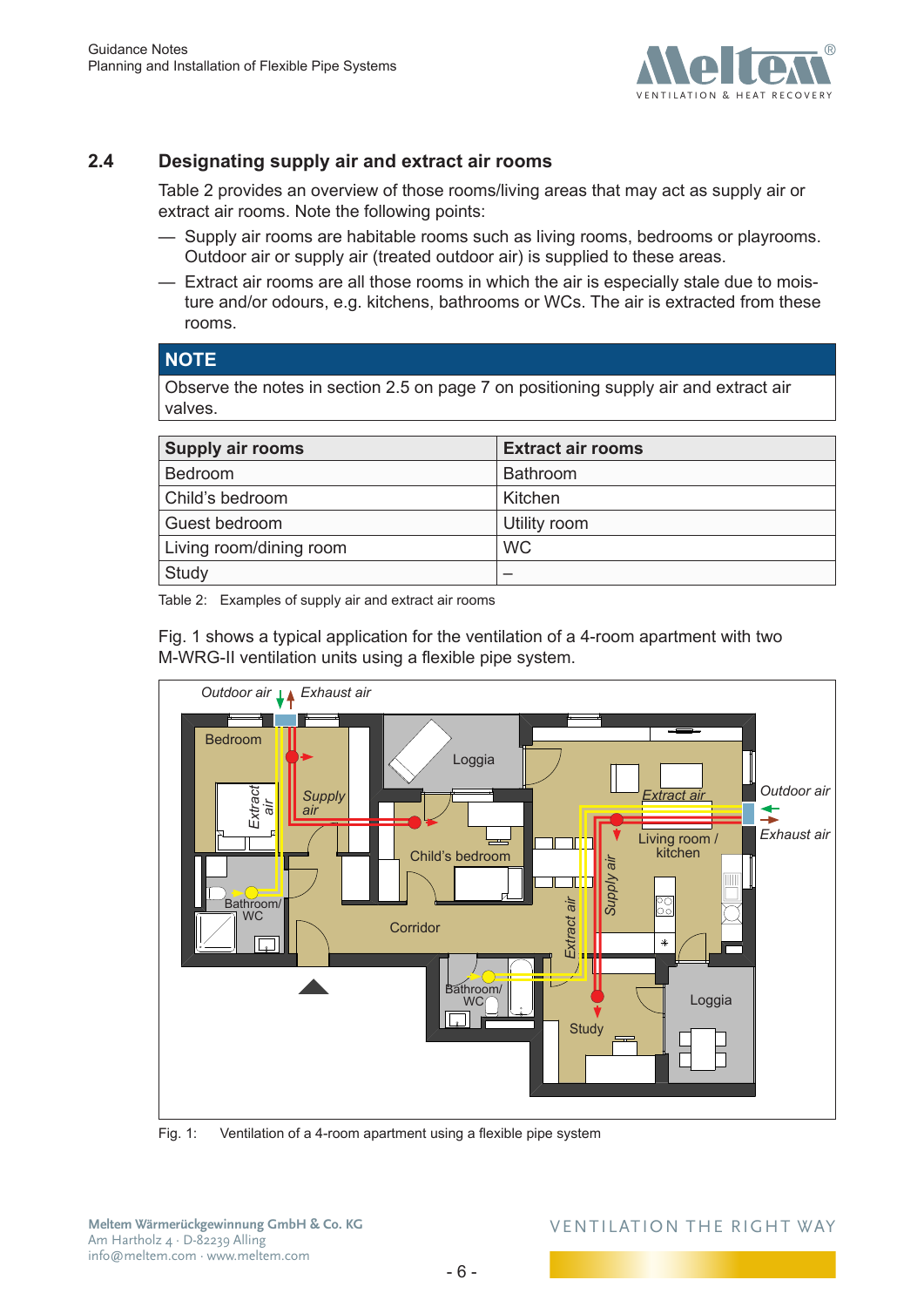

### <span id="page-6-0"></span>**2.5 Notes on positioning supply air and extract air valves**

- <span id="page-6-1"></span>— Observe the minimum distances between valves and internal walls or room corners (see Fig. 13 on [page](#page-12-1) 13):
	- Supply air valve: 35 cm
	- Extract air valve: 20 cm
- Make sure that supply air and extract air openings are not covered when the room is subsequently decorated and furnished (e.g. by curtains, cupboards, etc.).
- Do not position supply air and extract air valves in the immediate vicinity of where people stop (e.g. bed, dining table, workstation, etc.) to avoid draughts.
- Do not install extract air valves directly above heaters, bathtubs or in the shower.
- In kitchens, do not position the extract air valve used to extract the stale ambient air in the vicinity of cookers so as to avoid a grease build-up in the flexible pipes.

# **3 Notes on installing flexible pipe systems**

### **3.1 General notes**

The following general notes must be observed when installing flexible pipe systems:

- The installation must be carried out in accordance with generally acknowledged good engineering practice.
- Until they are installed, store all components of the flexible pipe system (flexible pipes, ceiling boxes, crosspieces, etc.) in their original packaging and in a clean, dry place out of the light.
	- In particular, protect the flexible pipes against exposure to direct sunlight.
- During the construction phase, close off all unused openings in the components of the flexible pipe system to prevent the ingress of dirt.
- Before connecting components, make sure that the inside is free of dirt. For example, remove plastic swarf from inside a flexible pipe after cutting it to the required length.
- Recommendation: Use cold-shrink tape to fix the connection between flexible pipe and connecting piece to prevent the ingress of concrete.
- When installing, identify the flexible pipes as "supply air" or "extract air" as shown on the planning documents to ensure they are connected correctly.
- **Before pouring the concrete, make sure that:**
	- All components of the flexible pipe system are undamaged.
	- All openings in the components of the flexible pipe system are closed off.
	- The flexible pipes are fixed to the lattice girders with suitable fixings (e.g. cable ties) to prevent the flexible pipes floating up when the concrete is poured.
	- Also follow the notes in section [3.2 on page](#page-7-1) 8.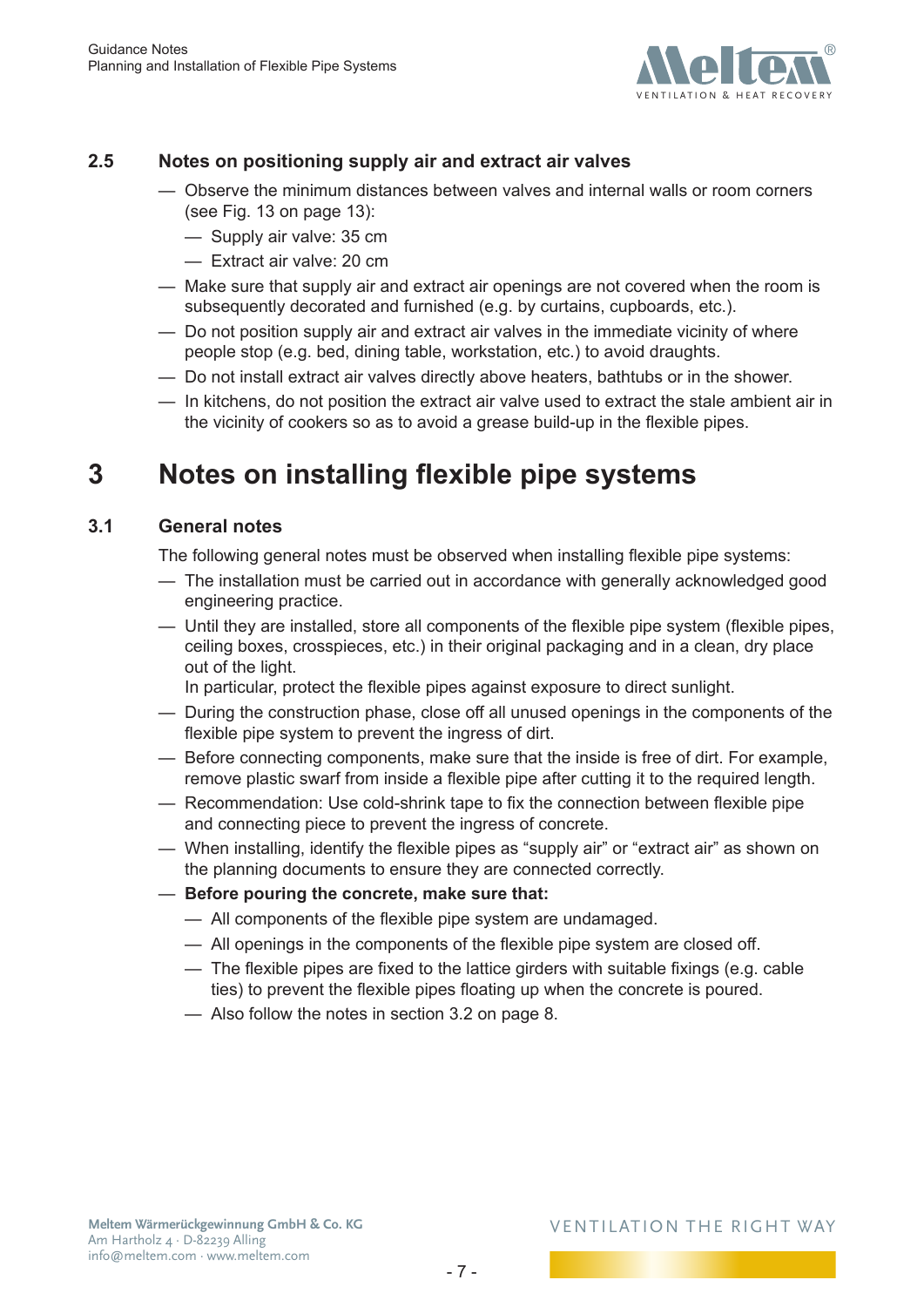

### <span id="page-7-0"></span>**3.2 Illustration of the extract air and supply air pipe runs with reference to a sample installation**

### <span id="page-7-1"></span>**NOTE**

- Before pouring the concrete, make sure that the flexible pipes have been correctly connected as shown in the planning documents or manufacturer's specifications and run into the assigned extract air or supply air room.
- **Make sure that you have NOT confused the extract air area (yellow) with the supply air area (red).** For example, never connect a bathroom/WC to the flexible pipe system for the supply air area to avoid odour nuisances.



Fig. 2: Running extract air flexible pipes and supply air flexible pipes

**Meltem Wärmerückgewinnung GmbH & Co. KG** Am Hartholz 4 · D-82239 Alling info@meltem.com · www.meltem.com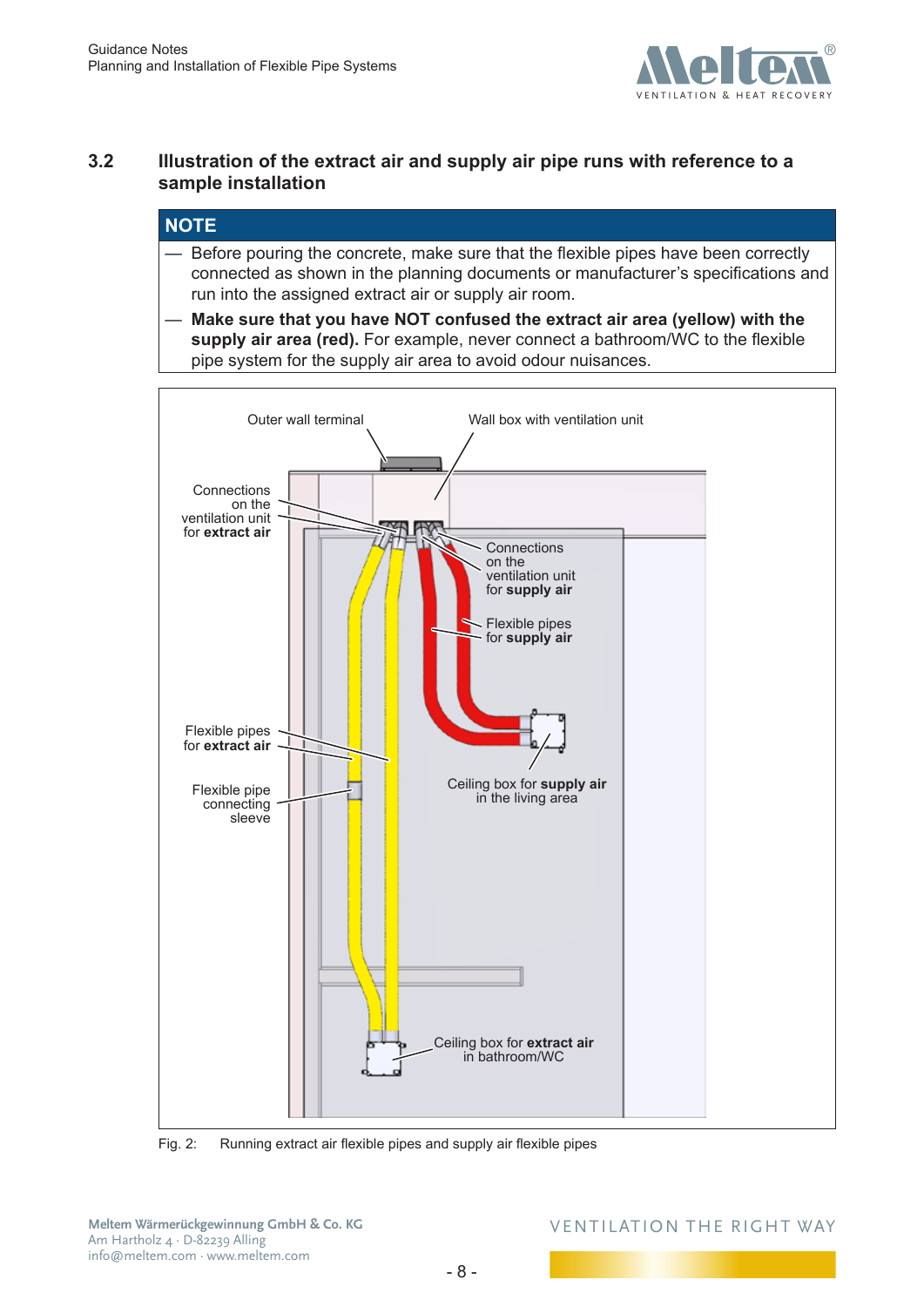

# <span id="page-8-0"></span>**4 Tools and equipment required**

- Cold-shrink tape
- Cutter for cutting the flexible pipes to length
- Expanding foam with abP (national technical test certificate of the DIBt) approval ("exact gap" foam is recommended)
- Fixings (perforated tape, cable ties, wire etc.)
- <span id="page-8-2"></span>— Tape measure

# **5 Fitting flexible pipes**

### **5.1 Cutting flexible pipes to length**

► Always cut flexible pipes to length in the "valleys" (see [Fig.](#page-8-1) 3) using a suitable tool (e.g. cutter).



Fig. 3: Cutting flexible pipe to length

### **5.2 Inserting sealing rings**

- ► Always insert a sealing ring in the 2nd valley of the flexible pipe before you push the pipe into a connecting sleeve, bend or ceiling box.
- ► **Recommendation:** For ease of fitting, apply a suitable lubricant (e.g. Vaseline) to the sealing ring before inserting.

<span id="page-8-1"></span>

Fig. 4: Inserting sealing ring into 2nd valley in the flexible pipe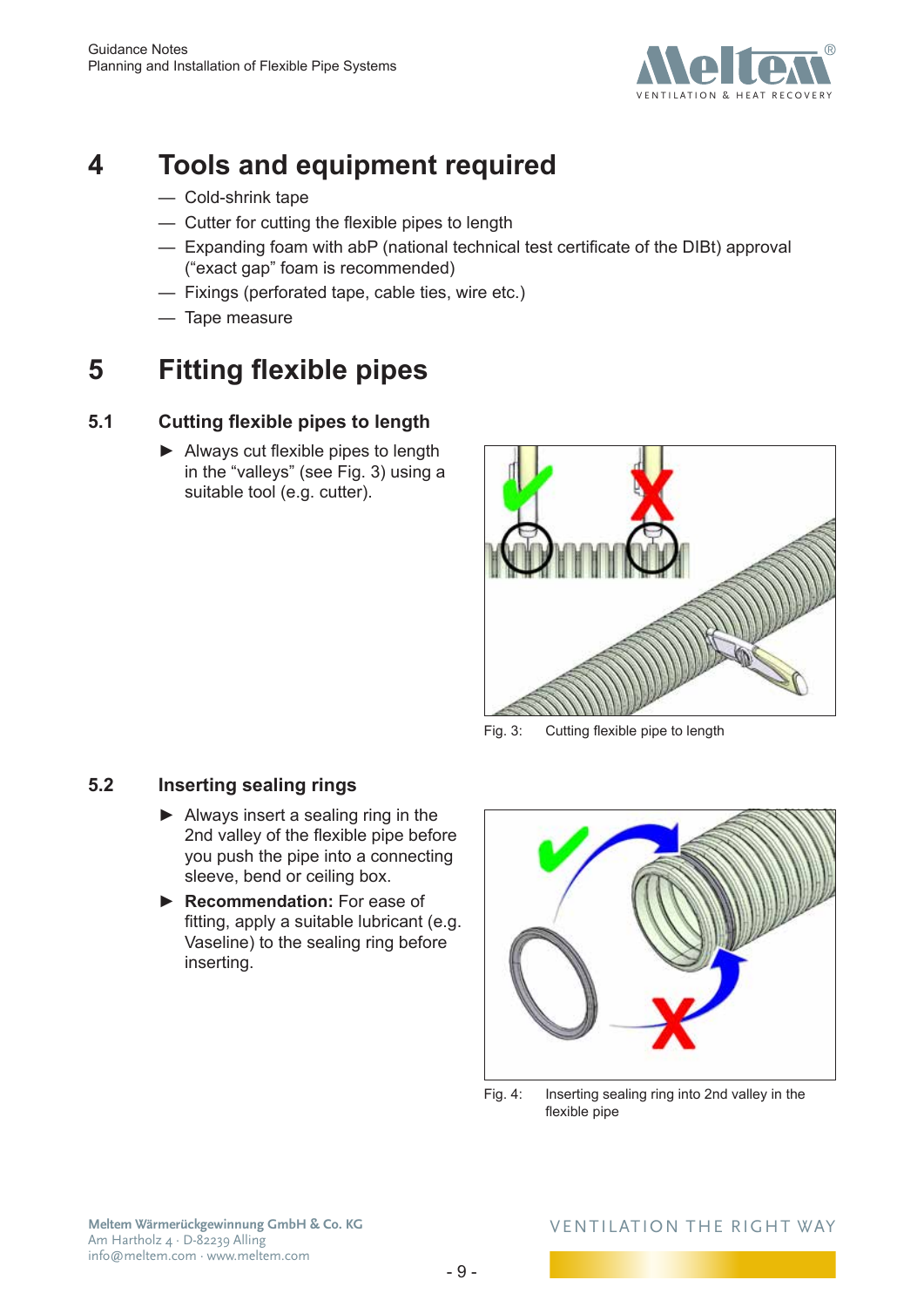

### <span id="page-9-0"></span>**5.3 Connecting flexible pipes**

- $\triangleright$  Join 2 flexible pipes with the flexible pipe connecting sleeve to cover long distances. The total length of each flexible pipe should not exceed 10 m.
- ► **Recommendation:** Wind cold-shrink tape around the joints to prevent the ingress of concrete.



Fig. 5: Connecting flexible pipes

### **NOTE**

This recommendation applies to all flexible pipe connections and joints on ceiling boxes, crosspieces, flexible pipe bends, etc.

### **5.4 Crossing flexible pipes**

► Use a crosspiece (item 1 in [Fig.](#page-9-1) 6) if the structural conditions require the extract air and supply air pipes to cross.

<span id="page-9-1"></span>

Fig. 6: Crossing flexible pipes

### **NOTE**

The specifications for installing ceiling boxes (see section "6.3 [Connecting](#page-13-1) flexible pipes to the [ceiling](#page-13-1) box" on page 14 and "6.4 Fixing the [ceiling](#page-14-1) box" on page 15) also apply when installing crosspieces.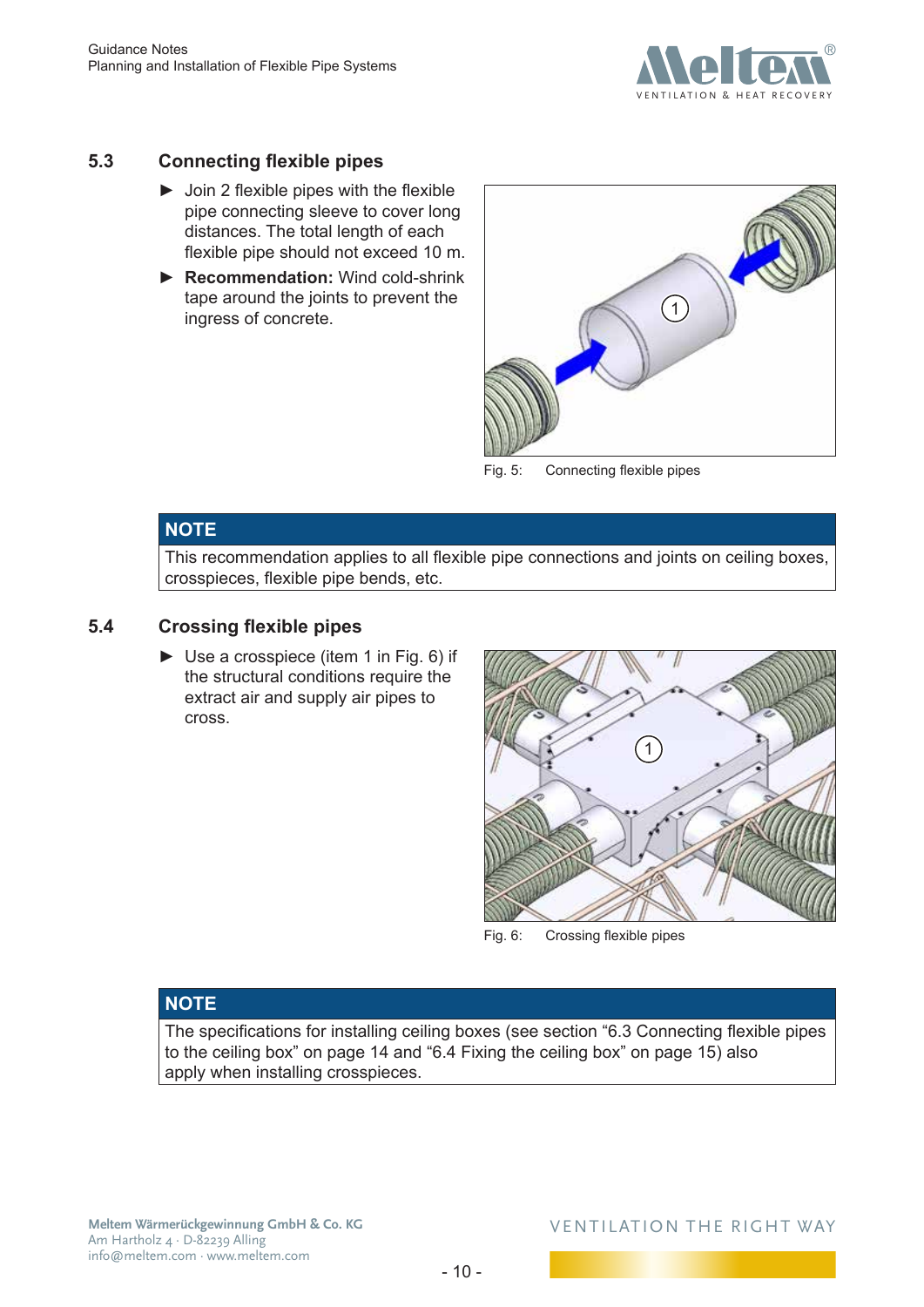

### <span id="page-10-0"></span>**5.5 Running flexible pipes**

### **5.5.1 Minimum distance between flexible pipes**

- ► Run the two flexible pipes of a flexible pipe connection in parallel to one another.
- ► The minimum distance between 2 flexible pipes should be 3x the pipe diameter.
- ► Make sure that the flexible pipes do not protrude over the lattice girder.



Fig. 7: Minimum distance between flexible pipes

### **5.5.2 Minimum bending radii of flexible pipes**



<span id="page-10-1"></span>Fig. 8: Minimum bending radius of flexible pipes

<span id="page-10-2"></span>

- ► Observe the following minimum bending radii when running flexible pipes (see [Fig.](#page-10-1) 8):
	- The bending radius for a 75 mm flexible pipe should be at least 120 mm.
	- The bending radius for a 63 mm flexible pipe should be at least 100 mm.
- ► Use the 90° flexible pipe bend (item 1 in [Fig.](#page-10-2) 9) to achieve smaller bending radii (see [Fig.](#page-10-2) 9):
	- $-$  The bending radius for a 90 $^{\circ}$  flexible pipe bend, DN 75, is 75 mm.
	- $-$  The bending radius for a 90 $^{\circ}$  flexible pipe bend, DN 63, is 66 mm.
- ► Push the flexible pipe roughly 50 mm 55 mm into the 90° flexible pipe bend to guarantee an optimum air flow.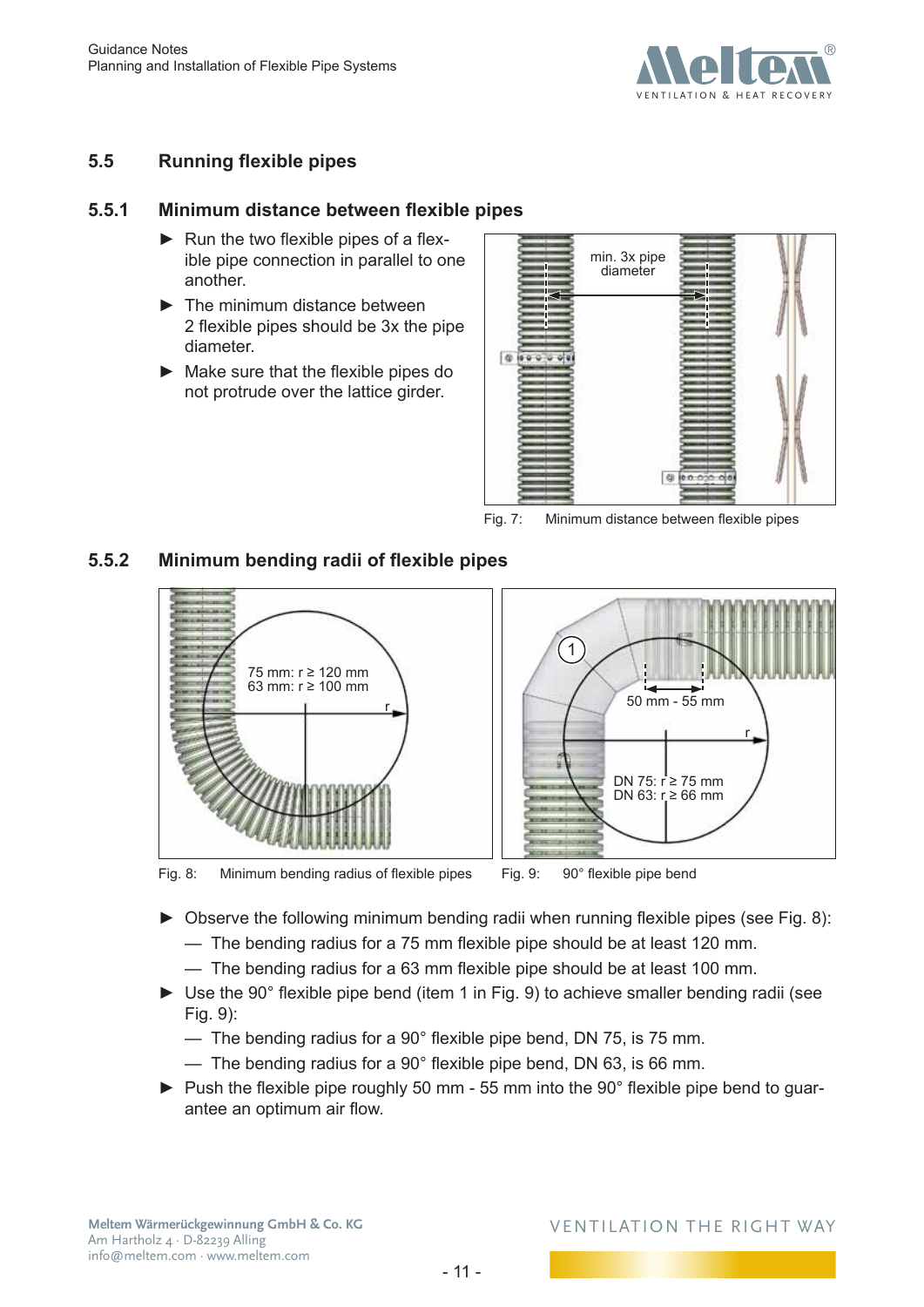

### <span id="page-11-0"></span>**5.6 Fixing flexible pipes**

- ► Before pouring the concrete, fix the flexible pipes in position with suitable fixings, e.g. cable ties (item 1 in [Fig.](#page-11-1) 10) or perforated tapes (item 1 in [Fig.](#page-11-2) 11) to prevent the flexible pipes floating up. The distance between two fixing points should be 150 to 200 cm.
- ► Press the retaining tabs (item 2 in [Fig.](#page-11-1) 10) on components such as ceiling boxes, crosspieces or 90° flexible pipe bends into the indentations in the flexible pipes to fix them securely.
- ► **Recommendation:** Wind cold-shrink tape around the joints to prevent the ingress of concrete.



<span id="page-11-1"></span>Fig. 10: Fixing flexible pipes with cable ties



Fig. 11: Recommended distance between fixing points

### **5.7 Closing off openings in the flexible pipe system**

► During the construction phase, close off all unused openings in the components of the flexible pipe system to prevent the ingress of dirt (see, for example, [Fig.](#page-11-3) 12 or [Fig.](#page-13-2) 14 and [Fig.](#page-13-3) 15 on [page](#page-13-3) 14).

<span id="page-11-2"></span>

<span id="page-11-3"></span>Fig. 12: Example for closing off an opening in the flexible pipe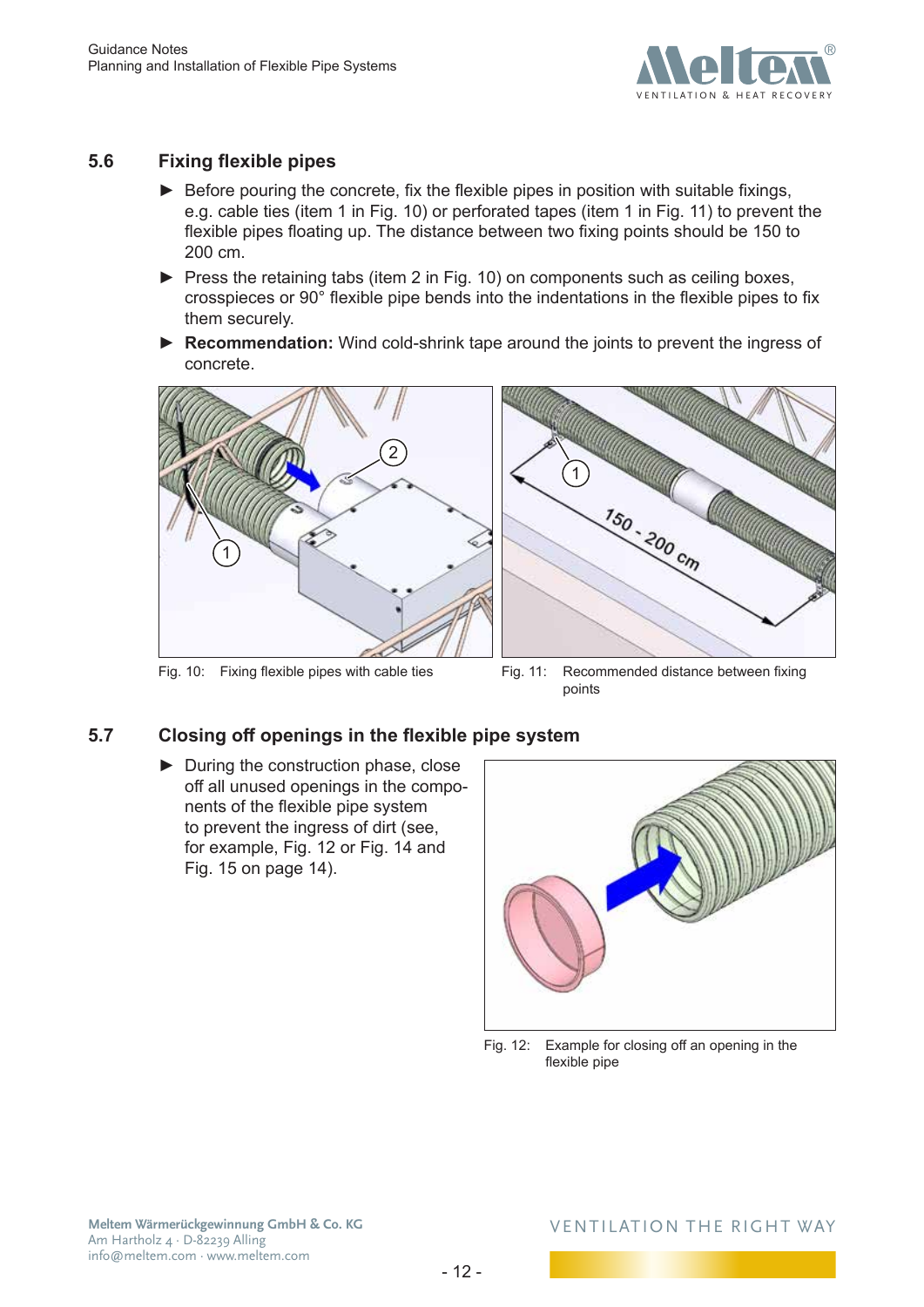

# <span id="page-12-0"></span>**6 Fitting ceiling boxes**

The flexible pipe system passes from the slab into the living area using ceiling boxes. Three different models are available, each with a 75 mm / 63 mm flexible pipe connection:

- Plastic ceiling box: M-WRG-DK 2x75/100, part no. 5056-10/75 or M-WRG-DK 2x63/100, part no. 5056-10/63
- Sheet steel ceiling box: M-WRG-II DK 2x75/100, part no. 732010 or M-WRG-II DK 2x63/100, part no. 732012
- Sheet steel ceiling box with distributor: M-WRG-II DKV 4x75/100, part no. 732011 or M-WRG-II DKV 4x63/100, part no. 732013

### **6.1 Cored hole for ceiling box – minimum diameter and distances**

- ► If necessary, drill the cored hole for the ceiling box. The diameter of the hole will depend on the ceiling box model (see [Fig.](#page-12-1) 13).
	- $\overline{\phantom{a}}$  Cored hole diameter  $D_{\rm P}$  for plastic ceiling box:

min. 105 mm / max. 110 mm

- Cored hole diameter  $D_s$  for sheet steel ceiling box: min. 103 mm / max. 110 mm
- ► Observe the necessary minimum distances between the cored hole and adjacent surfaces (see [Fig.](#page-12-1) 13).

whether an extract air or supply air valve is fitted in the cored hole.

<span id="page-12-1"></span>

The minimum distance will depend on Fig. 13: Cored hole for ceiling box – minimum diameter and distances

- Cored hole distance  $A_{\text{ETA}}$  for extract air valve: min. 200 mm
- $-$  Cored hole distance  $A_{\text{sup}}$  for supply air valve: min. 350 mm

### **NOTE**

Recommendation for filigree slabs, especially exposed concrete slabs:

► In the basement, create opposing formwork to ensure the minimum bedding depth and to ensure that it terminates flush with the underside of the slab.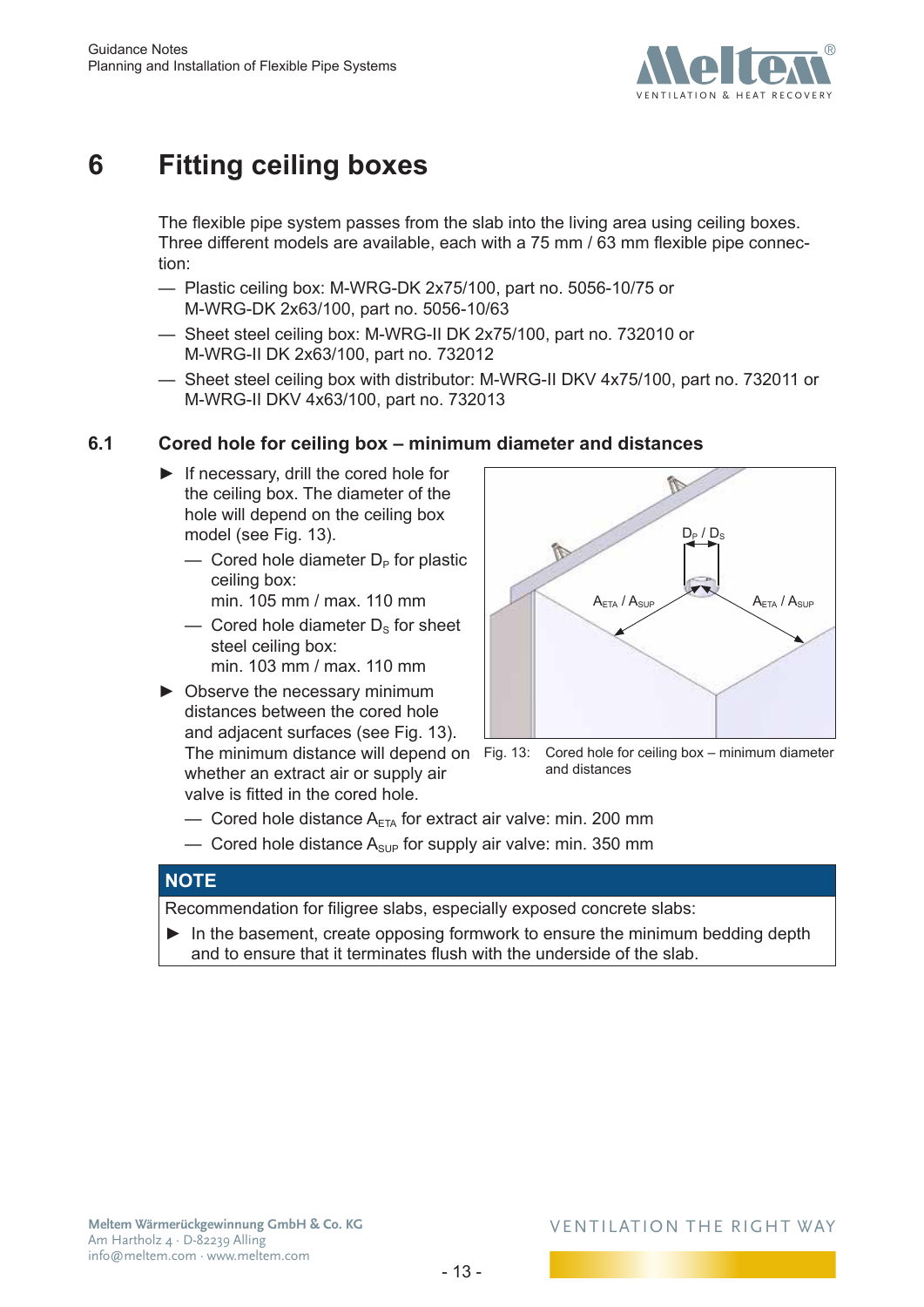

### <span id="page-13-0"></span>**6.2 Inserting the ceiling box**

- ► Cut the ventilation pipe (item 1 in [Fig.](#page-13-2) 14 or [Fig.](#page-13-3) 15) for the ceiling box to length as shown in the planning documents. Be careful to provide the minimum bedding depth (see [Table](#page-3-2) 1 on page 4).
- ► Deburr the cut edge and remove any swarf from the ventilation pipe.
- ► Close off the opening in the ventilation pipe with the red sealing cap (item 2 in [Fig.](#page-13-2) 14 or [Fig.](#page-13-3) 15) to prevent the ingress of dirt.
- $\blacktriangleright$  Insert the ceiling box into the cored hole in the slab.
- ► **Recommendation:** Use expanding foam around the ventilation pipe in the cored hole if necessary (e.g. to fill a large gap between hole and pipe). This recommendation is especially important if the plastic ceiling box is used.



Fig. 14: Inserting the plastic ceiling box



<span id="page-13-3"></span>Fig. 15: Inserting the sheet steel ceiling box

## **6.3 Connecting flexible pipes to the ceiling box**

- <span id="page-13-2"></span><span id="page-13-1"></span> $\blacktriangleright$  Cut the flexible pipes (item 1 in [Fig.](#page-13-4) 16) to the required length as shown in the planning documents. Follow the installation instructions in section "5 Fitting [flexible](#page-8-2) pipes" from [page](#page-8-2) 9.
- $\blacktriangleright$  Connect the flexible pipes to the ceiling box (item 2 in [Fig.](#page-13-4) 16).
- ► On sheet steel ceiling boxes, press the two retaining tabs (item 3 in [Fig.](#page-13-4) 16) into the indentations in the flexible pipes to fix them securely in the ceiling box.

<span id="page-13-4"></span>

- ▶ **Recommendation:** Wind cold-shrink Fig. 16: Connecting flexible pipes to the ceiling box tape (item 4 in [Fig.](#page-13-4) 16) around the joint between connecting piece and flexible pipe to prevent the ingress of concrete.
- ► Close off all openings to prevent the ingress of dirt or concrete.

**Meltem Wärmerückgewinnung GmbH & Co. KG** Am Hartholz 4 · D-82239 Alling info@meltem.com · www.meltem.com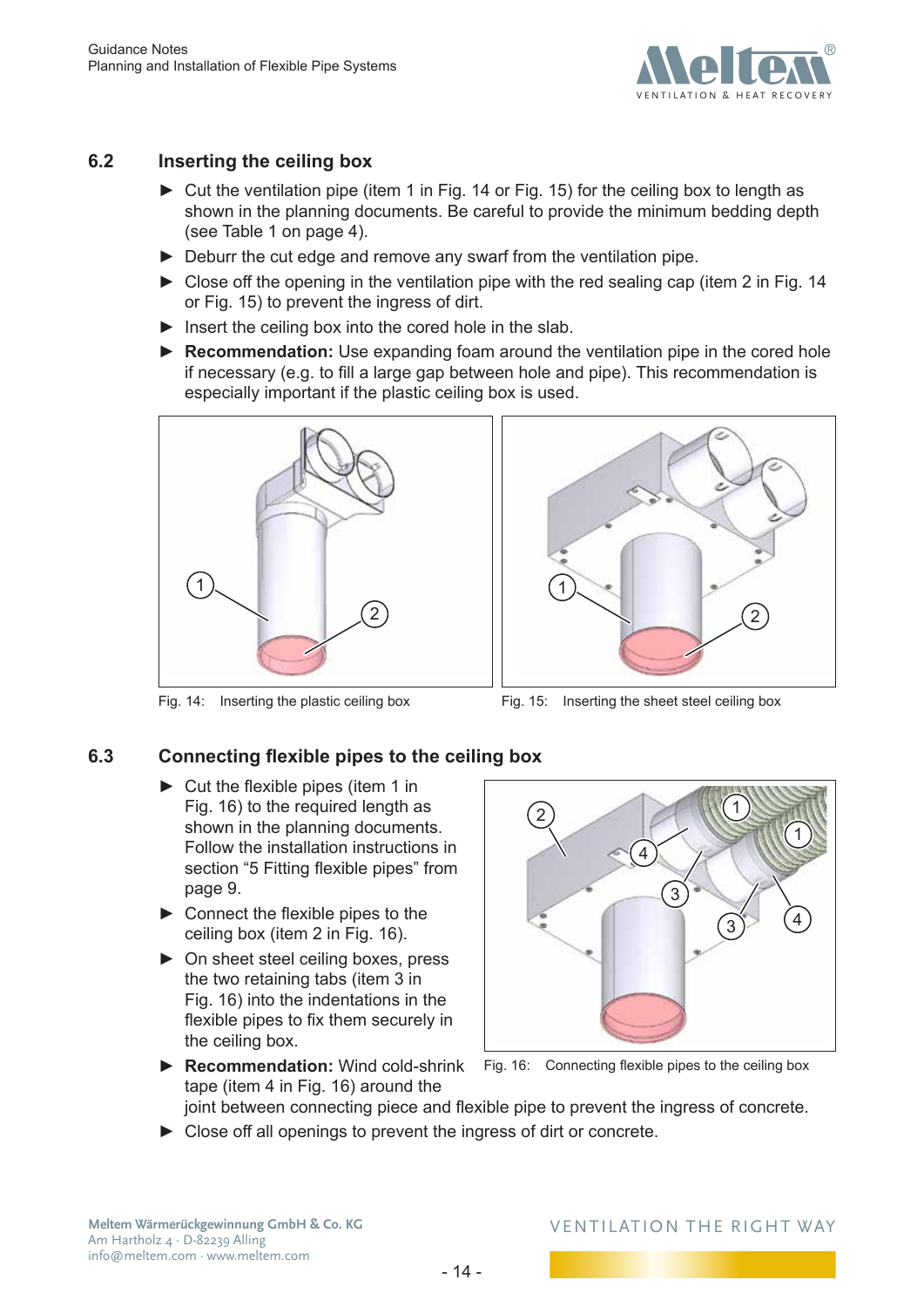

### <span id="page-14-0"></span>**6.4 Fixing the ceiling box**

- <span id="page-14-1"></span>► Secure the ceiling box with suitable fixings to prevent it floating up when the concrete is poured:
	- [Fig.](#page-14-2) 17: fixing on the filigree slab
	- [Fig.](#page-14-3) 18: fixing flush with the formwork for the in-situ concrete slab (e.g. with cable ties or wire)

#### **NOTE**

► The sheet steel ceiling box can also be fixed to the fold-out retaining tabs (item 1 in [Fig.](#page-14-2) 17 and [Fig.](#page-14-3) 18).





Fig. 17: Fixing the sheet steel ceiling box to filigree slab

<span id="page-14-3"></span>Fig. 18: Fixing the sheet steel ceiling box to in-situ concrete slab

### **6.5 Inserting poppet valves**

<span id="page-14-2"></span>► When installation is complete (after painting, etc.), insert the appropriate poppet valve for extract air (item 1 in [Fig.](#page-14-4) 19) or supply air into the ventilation pipe for the ceiling box as shown in the planning documents.

<span id="page-14-4"></span>

Fig. 19: Inserting poppet valve (extract air)